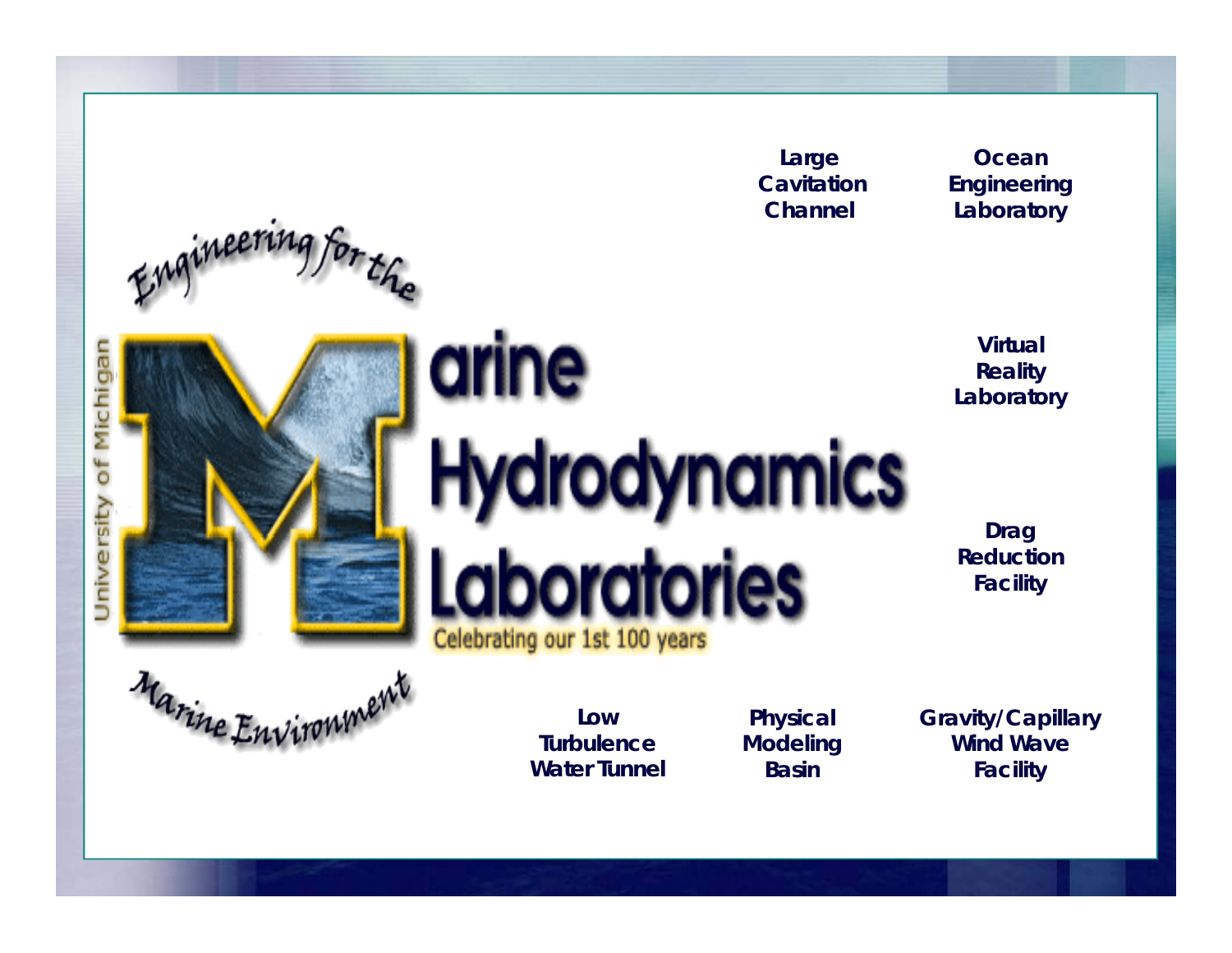## Professional Staff

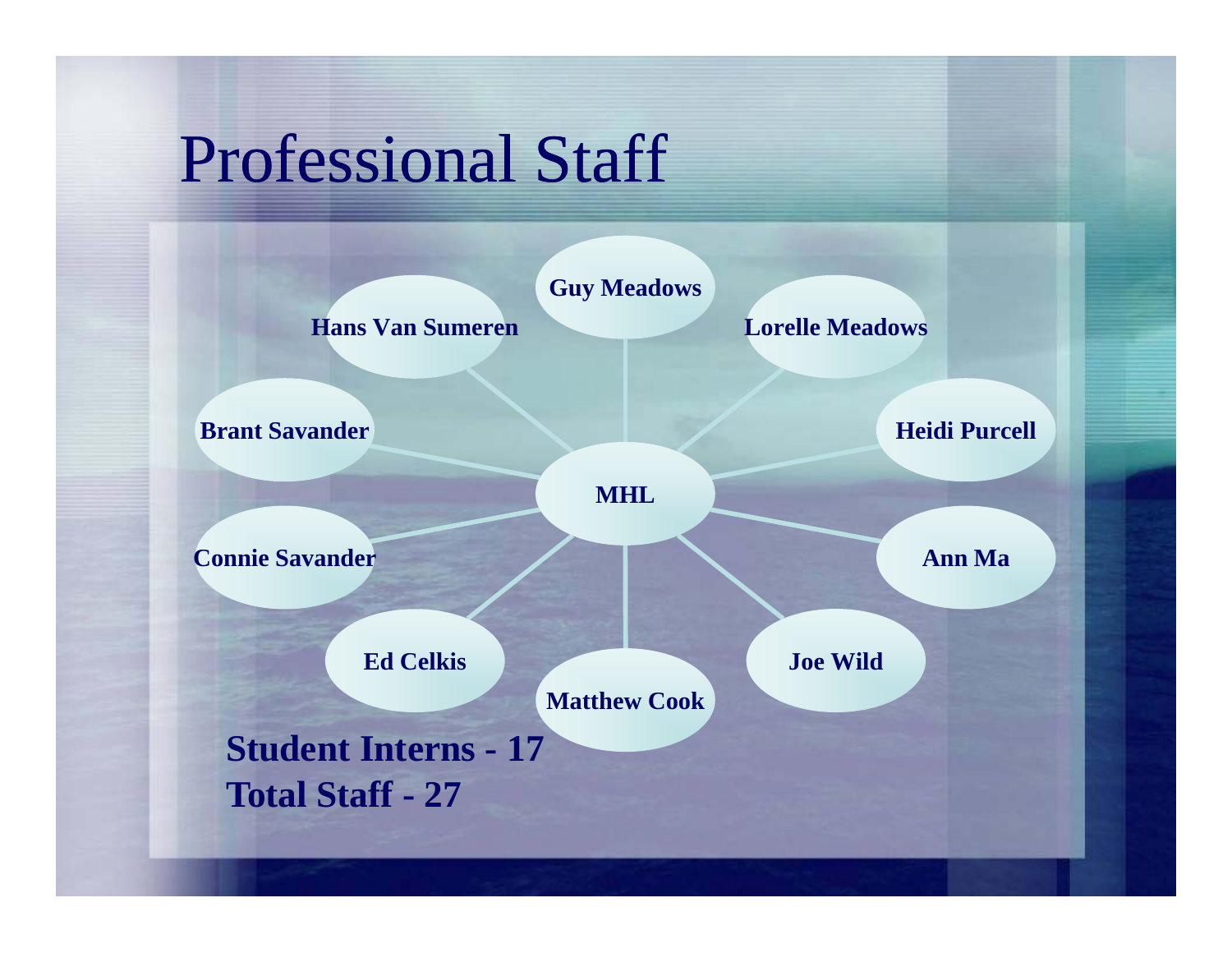## Large Scale Initiatives

- NOAA Alliance for Coastal Technologies - \$ 300K per year
- SeaLandAire DARPA Award for Persistent Ocean Surveillance Buoy
	- Phase I \$420K
	- Phase II \$402K
- Michigan Aerospace Littoral Combat Ship - \$185K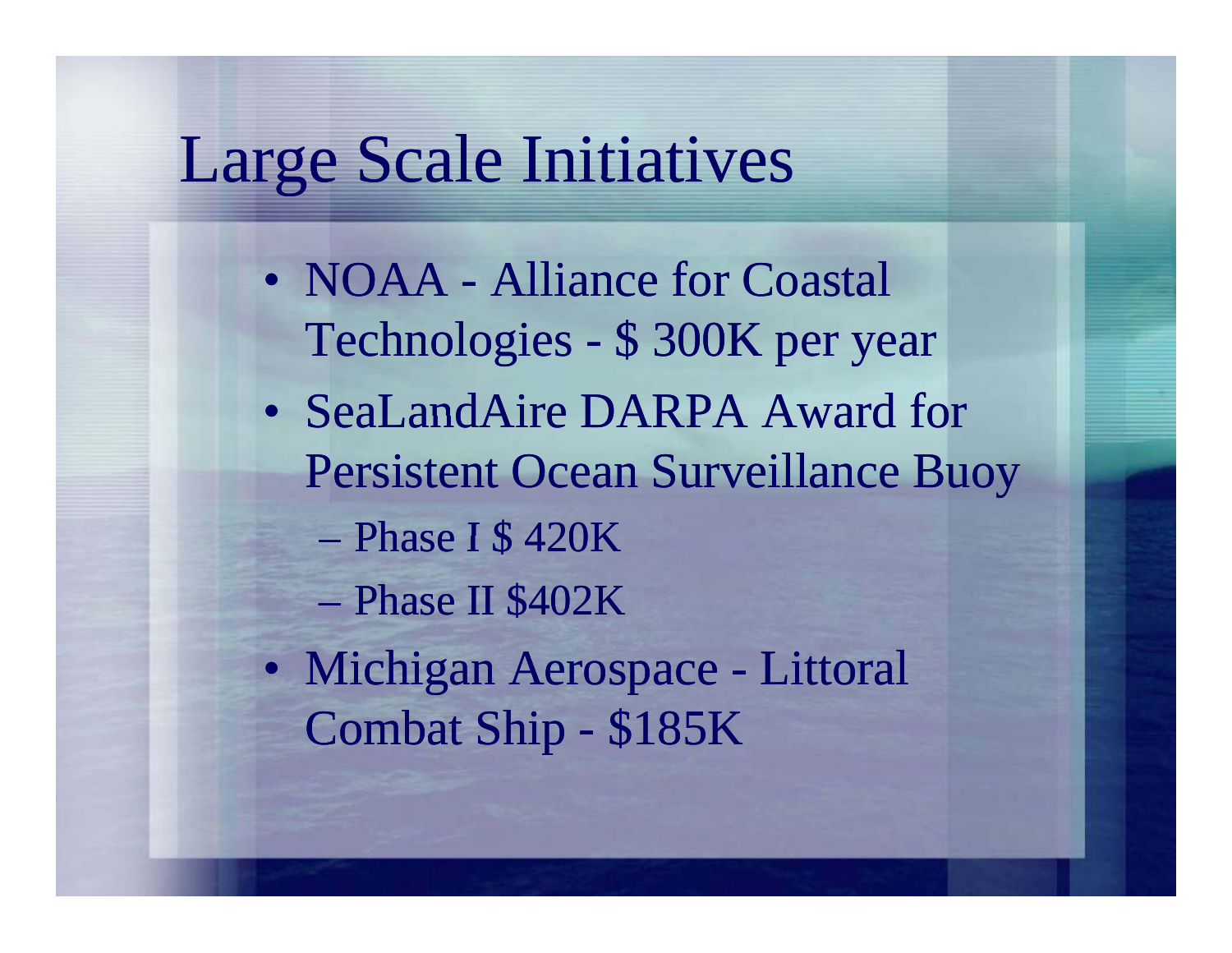# ALLIANCE<br>FORCOASTAL TECHNOLOGIES

**A NOAA funded partnership of research institutions , state and regional resource managers, and p p rivate sector com panies interested in developing and applying sensor technologies for monitoring coastal environments.**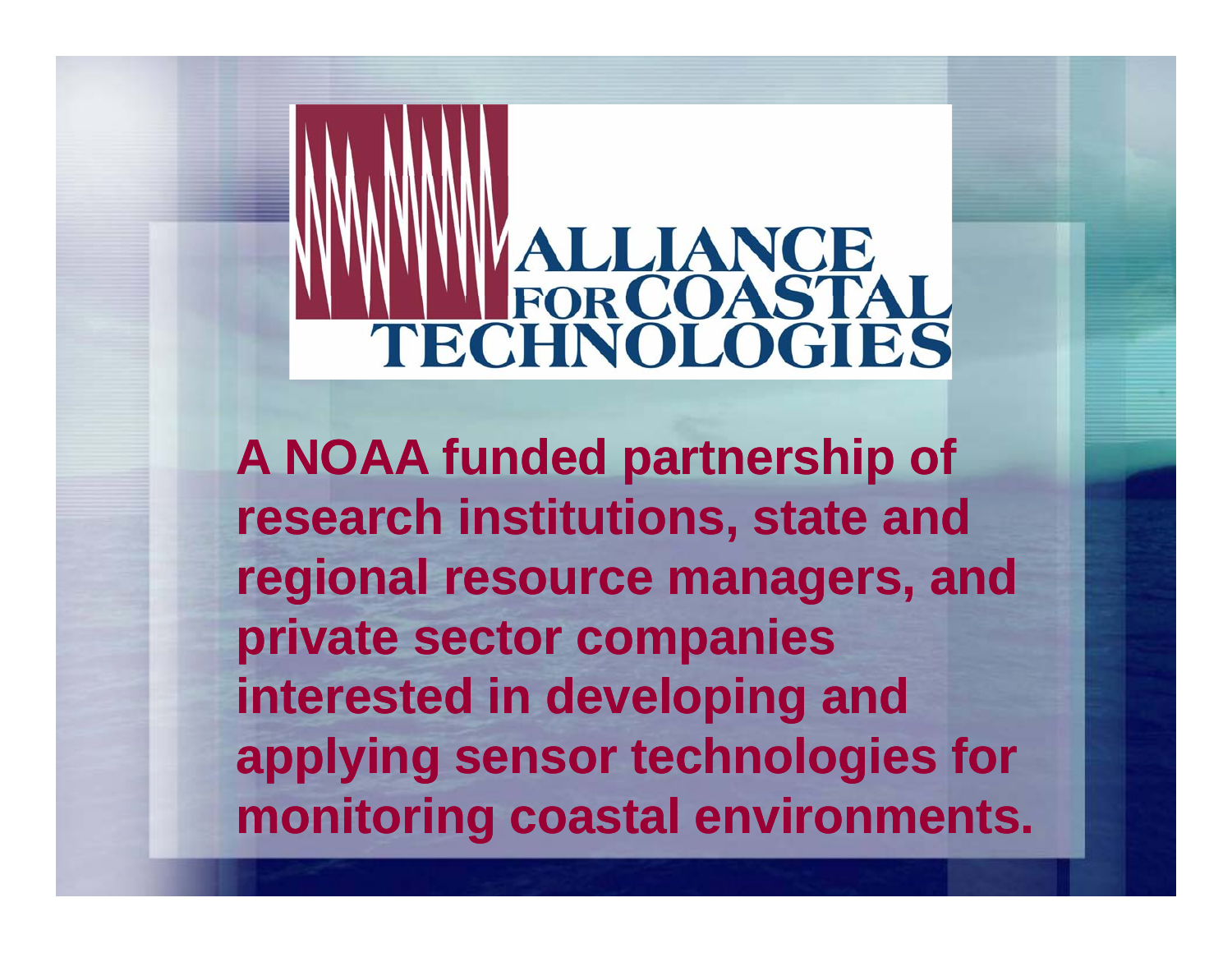#### NOAA - Alliance for Coastal Technologies

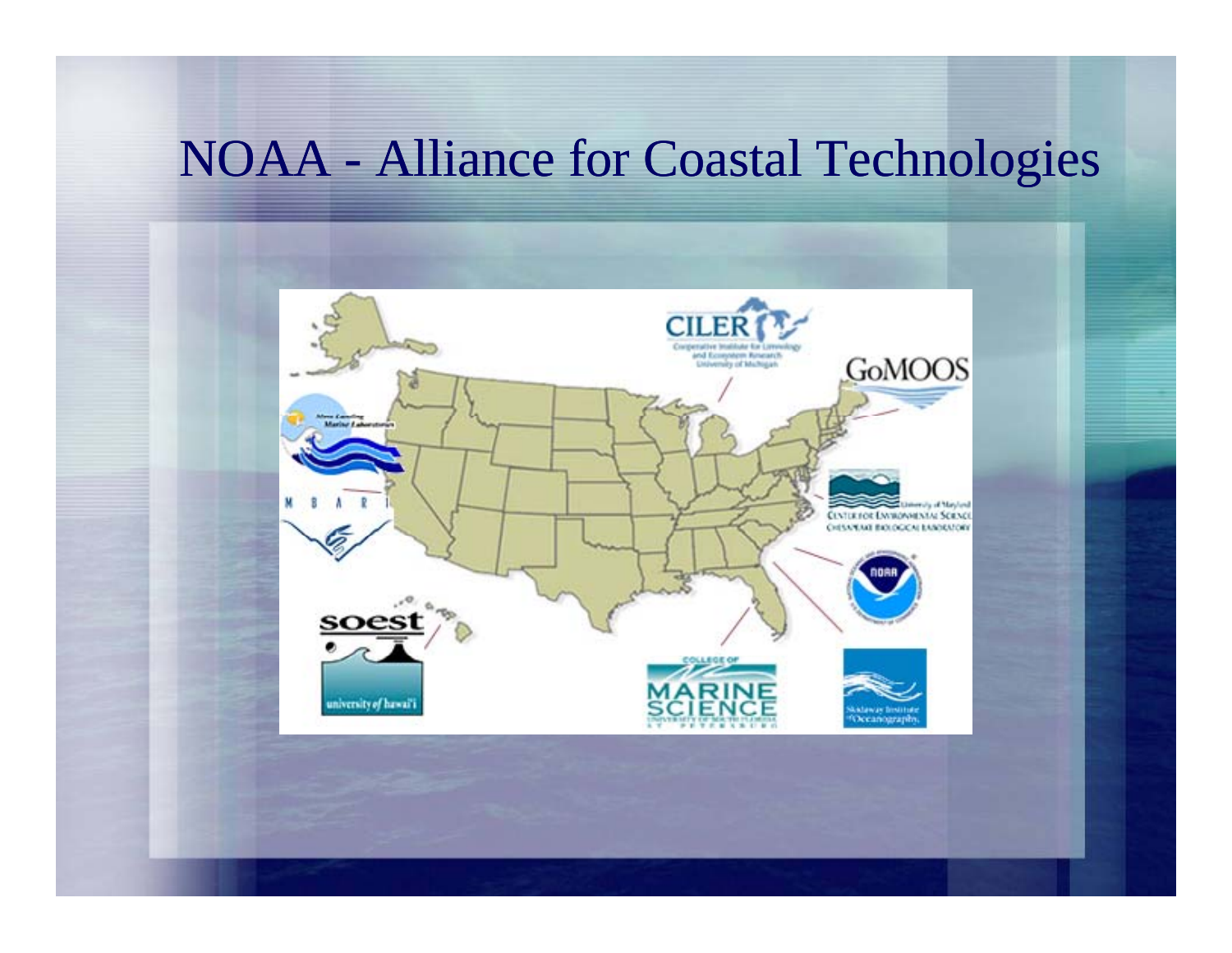

#### **Exploiting the Environment for Station-Keeping**



#### **Right Information... Right place... Right time**



WavePlane



OPT PowerBuoy™



**Rockwell Scientific Wave Energy Harvester** 



**Solar Powered UUV** 



Wind and Ocean Swell Power



**Pelamis Wave Energy Converter** Approved for Public Release, Distribution Unlimited



**Underwater Glider**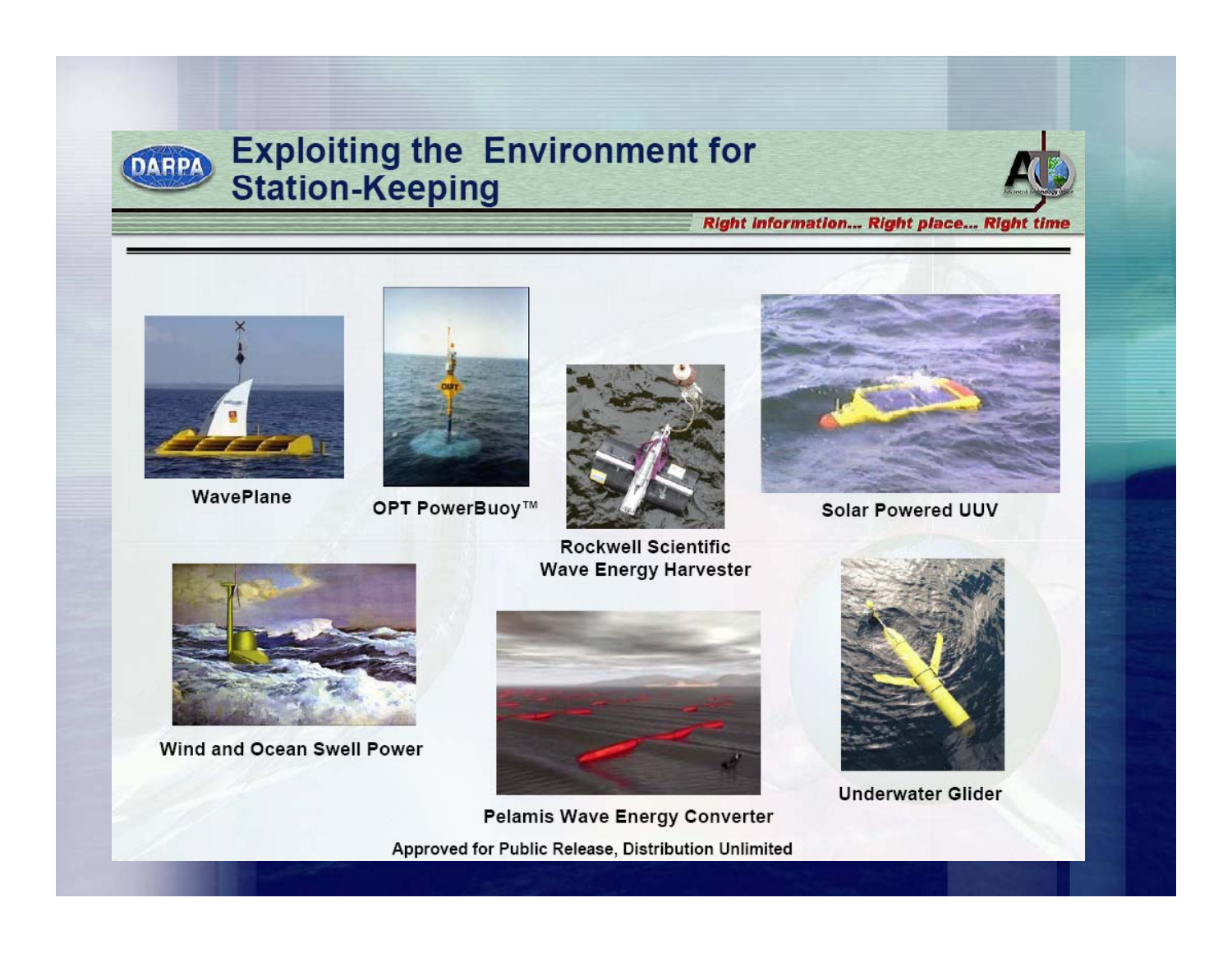## Diversity and Breadth

- **USCG – United States Coast Guard Rigid Inflatable Boat Testing**
- **Honda R&D Co., Ltd. (Japan)**
- **Israeli Navy & Baja Marine, Inc. – Planing Hull Testing**
- **Michigan Department of Environmental Quality**
	- **19 y y gp ears of Precision Coastal H ydro gra phic Surveying and Analysis**
	- **Ship Wake Impact on Structures and Habitats**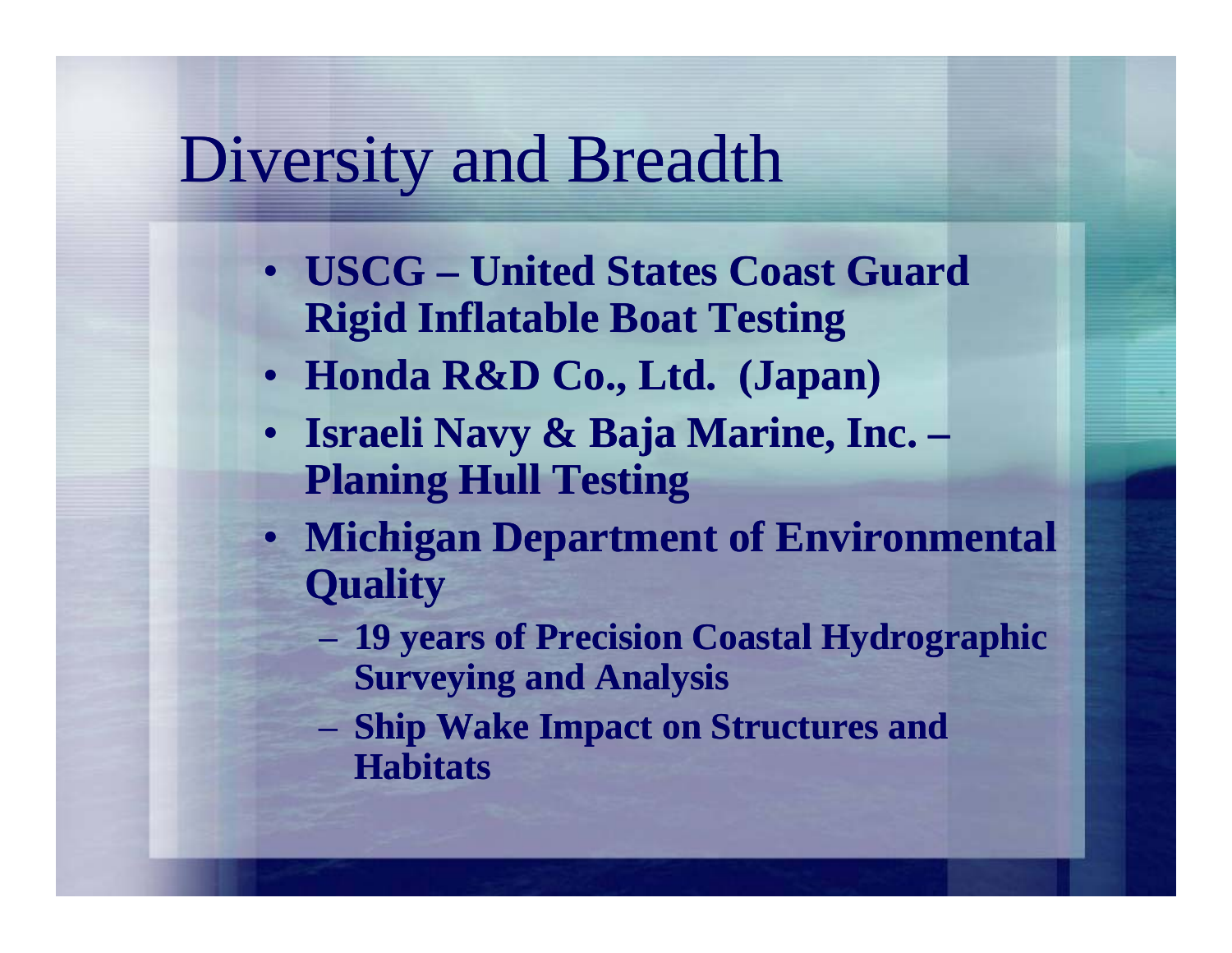### USCG – Rigid Inflatable Boat Testing

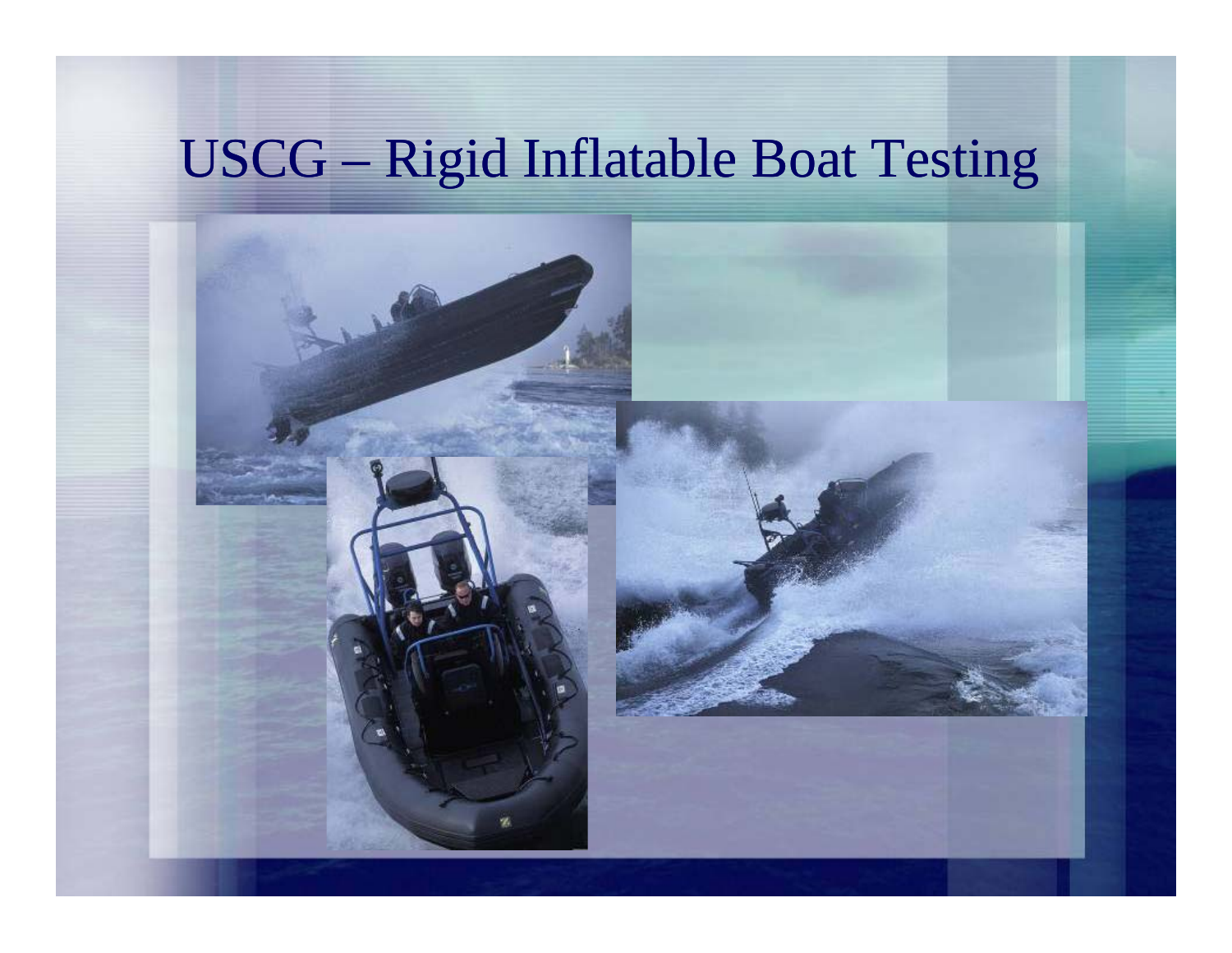## Precision Coastal Surveying

- Three-dimensional precision hydrographic survey
- •• Mini-ROV

•

• Regional Wave Dynamics Model – BOUSS2D